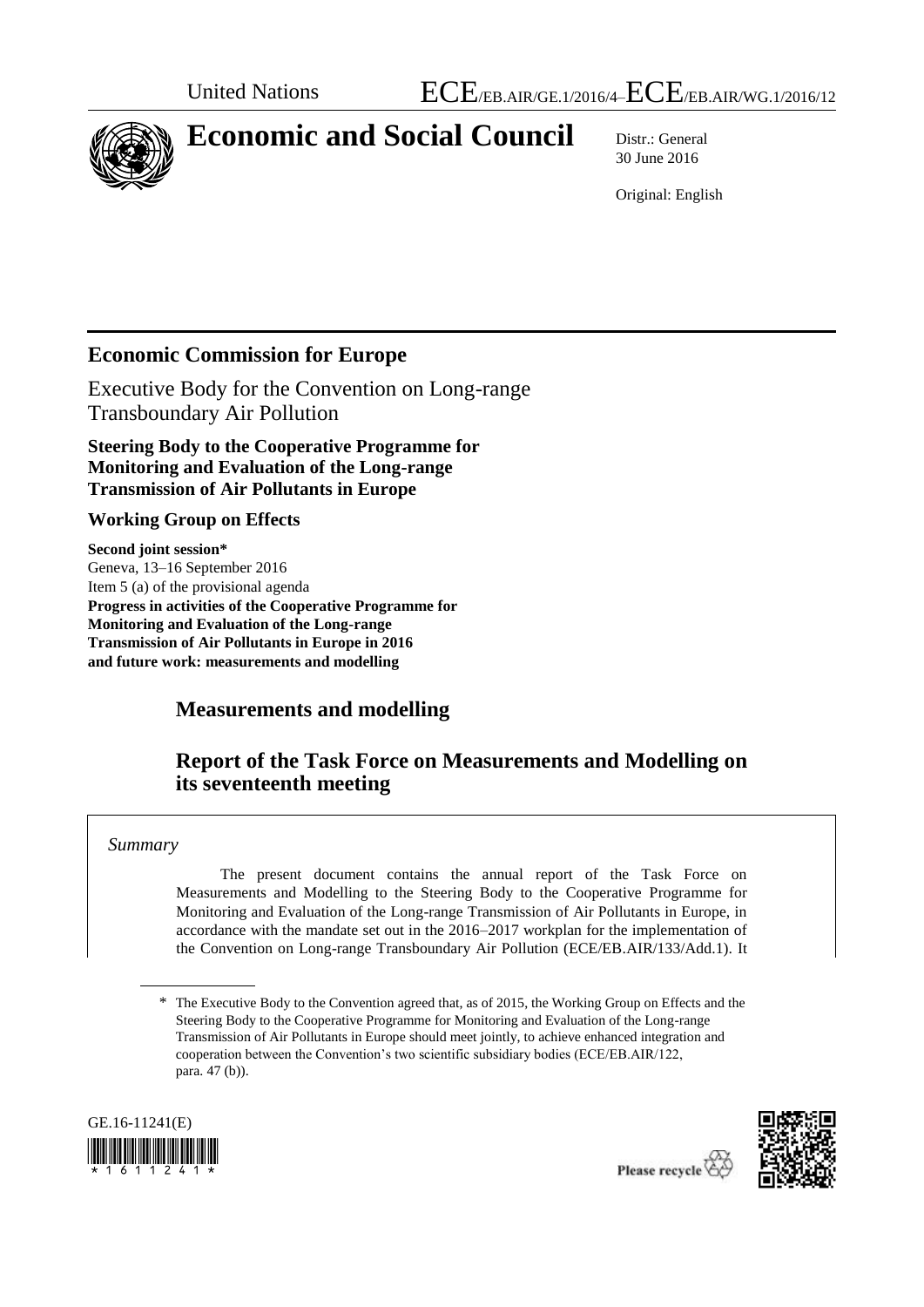summarizes the discussion at and the outcomes of the Task Force's seventeenth meeting, held from 18 to 20 May 2016 in Utrecht, the Netherlands. The report reflects the status of implementation of the work activities of the Task Force as set out in the Convention's workplan (items 1.1.1.2–1.1.1.4, 1.1.1.7, 1.1.1.21, 1.1.2.1, 1.2.1–1.2.4, 1.3.4, and 1.3.5), and in the informal document submitted to the Executive Body for the Convention at its thirty-fourth session, "Basic and multi-year activities in the 2016–2017 period" (items 1.1.3, 1.1.8 and 1.3.3).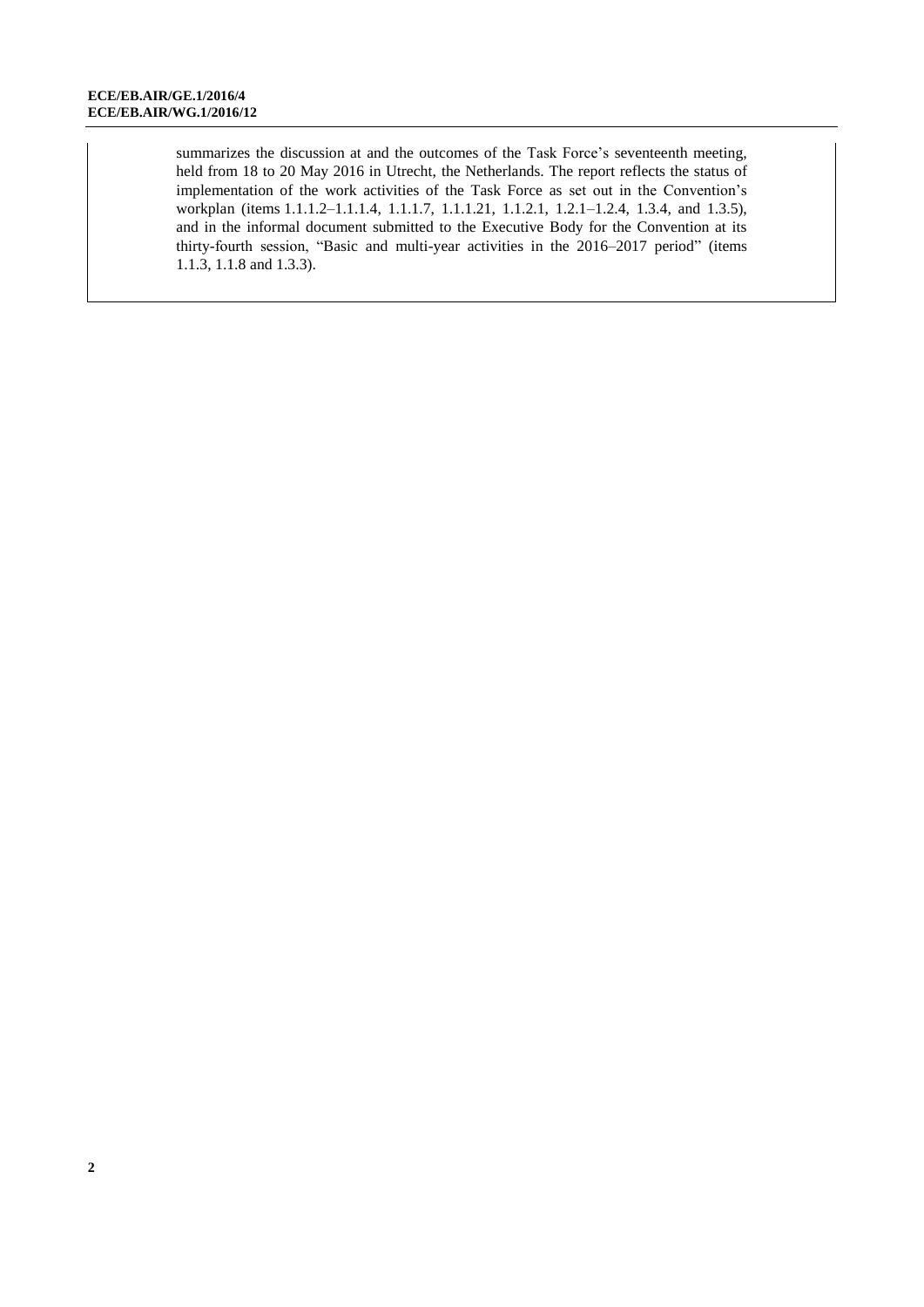#### **I. Introduction**

1. The present report presents the outcomes of the seventeenth meeting of the Task Force on Measurements and Modelling, held from 18 to 20 May 2016 in Utrecht, the Netherlands, including the presentation of activities undertaken since the previous Task Force meeting (Krakow, 5–8 May 2015). It describes progress in the implementation of the Cooperative Programme for Monitoring and Evaluation of the Long-range Transmission of Air Pollutants in Europe (EMEP) monitoring strategy (ECE/EB.AIR/2009/16/Rev.1), progress in the development of modelling tools and specific ongoing assessments (trends in air pollution; a heavy metals pilot study; field campaign planning; and current and potential collaborative activities with other bodies of the Convention on Long-range Transboundary Air Pollution).

2. Fifty-seven experts from the following Parties to the Convention on Long-range Transboundary Air Pollution attended the meeting: Belarus, Belgium, Croatia, Czech Republic, Denmark, Estonia, France, Germany, Hungary, Italy, Netherlands, Poland, Russian Federation, Slovakia, Spain, Sweden, Switzerland and the United Kingdom of Great Britain and Northern Ireland. Also present were representatives from three of the EMEP centres — the Chemical Coordinating Centre (CCC), the Meteorological Synthesizing Centre-East (MSC-E) and the Meteorological Synthesizing Centre-West (MSC-W) — as well as from the European Environment Agency, the European Commission Joint Research Centre (JRC) and the World Meteorological Organization (WMO).

3. Mr. Augustin Colette (France) and Ms. Oksana Tarasova (WMO) chaired the meeting. They welcomed the participants, presenting the agenda and highlights of the ongoing workplan.

4. An expert from the Netherlands Organisation for Applied Scientific Research — the Dutch non-profit research organization that hosted the meeting — gave a presentation on the activities of the institute in the context of the work of the Convention, highlighting its role in the development of emission inventories and in support of modelling activities.

5. The Chair of the EMEP Steering Body presented an update of EMEP activities, focusing on the mid-term review of the long-term strategy, the finalization of the 2016 Convention assessment report, 1 and cooperation with other bodies within and outside of Convention (e.g., the Arctic Monitoring and Assessment Programme, the Copernicus Atmosphere Monitoring Service and the Aerosols, Clouds, and Trace gases Research InfraStructure Network (ACTRIS)). The revision of the mandates of the task forces and the possibility of defining priority actions and performance indicators were also discussed.

<sup>1</sup> R. Maas and P. Grennfelt, eds., *Towards Cleaner Air: Scientific Assessment Report 2016* (Oslo, 2016). Available from [http://www.unece.org/environmental](http://www.unece.org/environmental-policy/conventions/envlrtapwelcome/publications.html)[policy/conventions/envlrtapwelcome/publications.html.](http://www.unece.org/environmental-policy/conventions/envlrtapwelcome/publications.html)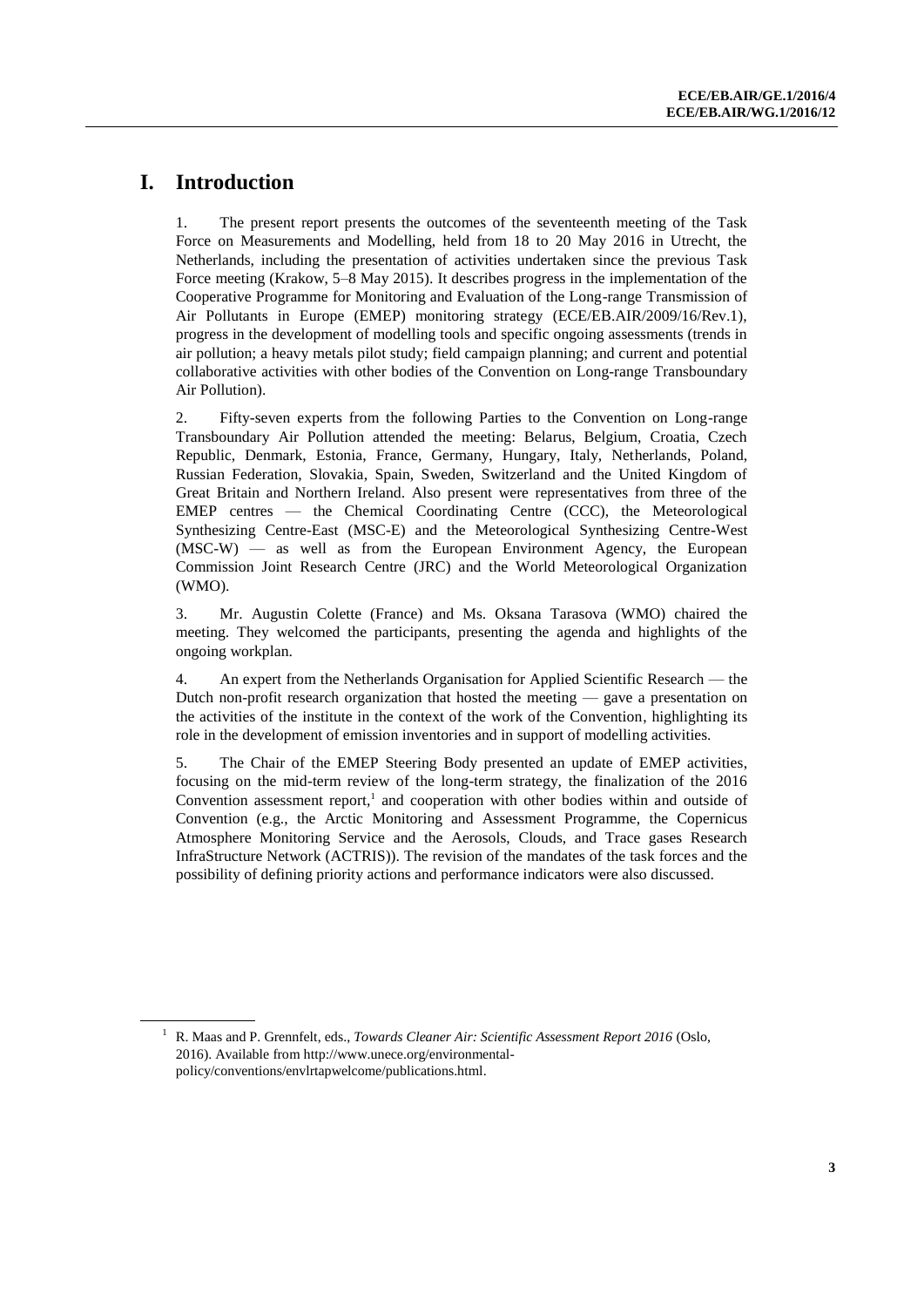#### **II. Modelling issues including national contributions**

6. Representatives of both MSC-W and MSC-E gave presentations on the development of the EMEP models and available model products in support of the implementation of the Convention's protocols.

7. A representative of MSC-E presented the recent developments in heavy metals and persistent organic pollutant modelling, in particular for national-scale case studies, trend assessments and transition to the new spatial grid. MSC-E was collaborating with the Working Group on Effects to provide additional measurements for the verifications of the model output. A list of priority actions for cooperation with the Centre on Emission Inventories and Projections to improve emission handling in MSC-E models was also presented, as well as the involvement of the Centre in developing the Global EMEP Multi-Media Modelling System (GLEMOS) and its use for a number of international activities, including the global assessment of mercury pollution. That work was being done in collaboration with the Arctic Monitoring and Assessment Programme, the United Nations Environment Programme and its Minamata Convention on Mercury and Stockholm Convention on Persistent Organic Pollutants, and the Baltic Marine Environment Protection Commission. Additional focus was given to urban-scale benzo(a)pyrene modelling. A case study had been performed for the city of Prague, which highlighted the issues of constraining the temporal variability of benzo(a)pyrene emissions using multi-parameter regression and the need for specific downscaling of the EMEP model at the urban scale. It was commented that regression modelling might not be the best approach for urban-scale modelling, as it did not include the effects of meteorology and in particular the role of the planetary boundary layer in the formation of pollution episodes.

8. A representative of MSC-E presented a country-specific lead pollution assessment with fine spatial resolution for Belarus. The country had been provided with detailed information about lead levels, including spatial distribution, source-receptor relationships, the contribution of source categories and large point sources, the pollution of cities, etc. The sensitivity analysis showed that the modelling results depended not only on the total emission value in the country, but also on its spatial distribution. Moreover, it was indicated that national heavy metal emissions in the countries of Eastern Europe, the Caucasus and Central Asia might be underestimated, and further efforts of the EMEP Centres, national experts and the Task Force on Emission Inventories and Projections were needed to analyse heavy metal emissions in those countries. The evaluation of the quality of national monitoring data in accordance with procedures accepted under EMEP was appreciated. In order to further understand the origin of atmospheric heavy metal pollution in the countries of Eastern Europe, the Caucasus and Central Asia, similar studies could be initiated for other pollutants (e.g., particulate matter) and in other countries (e.g., Poland, the Russian Federation, Ukraine). The first steps in the preparation of a case study devoted to cadmium in Poland were also presented, as well as a comparison with the model developed in the United Kingdom through a case study on heavy metal assessment presented by an expert from the United Kingdom.

9. The presentations were followed by a general discussion about the contribution of long-range transport to urban-scale heavy metal pollution and the need to liaise further with the Centre on Emission Inventories and Projections on the outcome of national case studies on uncertainties in national emission estimates.

10. A representative of MSC-W reported on urban-scale modelling through downscaling of the MSC-W model using a coupling between the regional model and a Gaussian dispersion kernel. Such coupling allowed a better comparison with local-scale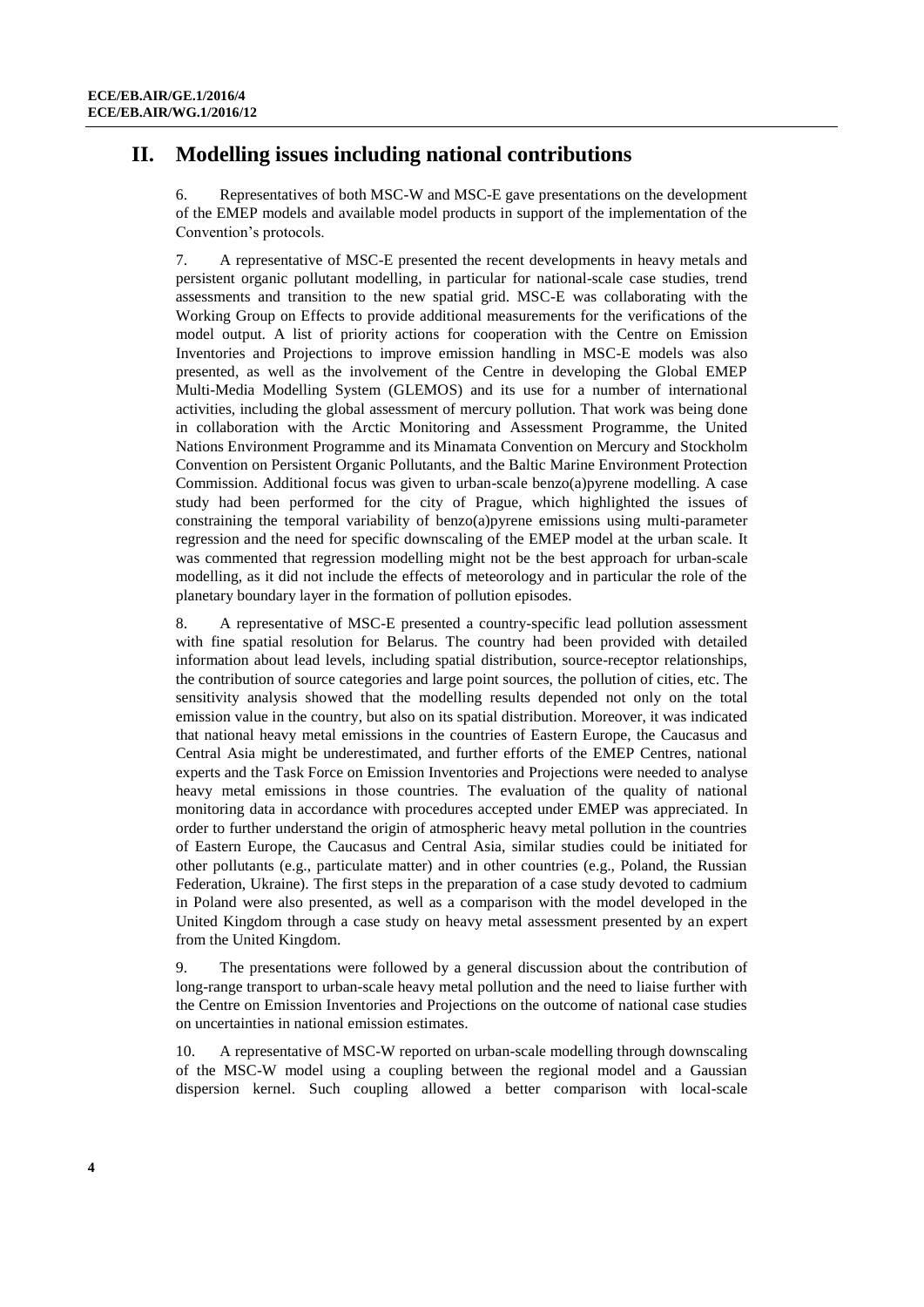measurements, although it was limited to non-reactive species. A preliminary estimation of the effective radiative forcing resulting from the implementation of the Gothenburg Protocol to Abate Acidification, Eutrophication and Ground-level Ozone was also presented.

11. An expert from Belarus presented the work on the assessment of uncertainty in volatile organic compounds emissions in the country. An expert from Italy presented results of the work on the attribution of the role of meteorology/circulation type in variations of the levels of particles with an aerodynamic diameter equal to or less than 10 micrometres  $(PM_{10})$ . She also compared the levels of  $PM_{10}$  concentration at the twin sites and concluded that at the rural site the elevated concentrations of particulate matter (PM) were connected with secondary aerosol production, while at the urban site the elevations were driven by primary emissions. An expert from Croatia presented a validation of the EMEP/MSC-W model using the DeltaTool developed by JRC, highlighting the versatility and comprehensiveness of the approach. An expert from the Netherlands presented a nationalscale hybrid regional and local modelling approach to improve the comparison with in situ data. He concluded that, depending on the component (primary or secondary), the comparison was better either with the Lagrangian or Eulerian approaches. An expert from the United Kingdom presented an intercomparison of chemical mechanisms of ozone formation, demonstrating the important spread in model behaviour if the simplified schemes were used. Another expert from the United Kingdom presented a model analysis of intense PM episodes, highlighting the contribution of desert dust.

12. An expert from Spain gave a presentation with a focus on ozone episodes. Focus on such episodes allowed a better understanding of model behaviour and performance, while the definition of the episodes depended on the choice of metrics. He demonstrated that episodes had both regional and local components, and the actions targeting local emissions could help with the air quality only when the local component was dominant.

13. An expert from France gave a presentation about condensable emissions and their handling in models, where important uncertainties remained, especially for the traffic and residential (wood burning) activity sectors. For wood burning, the issue was demonstrated in the EMEP Status Report  $1/2015$ .<sup>2</sup> A case study for France would be initiated by the Task Force in order to quantify the issue for the traffic sector. A joint working group with the Task Force on Emission Inventories and Projections had been set up and had met in Zagreb on 16 May 2016.

14. The presentations were followed by a general discussion on the need to further document present-day model capabilities in simulating ozone production and to put that in the context of the related work within the Convention over the past 20 years. The discussions also touched on the role of condensables in improving PM modelling. Aspects of urban-scale modelling were also highlighted, and a group of experts interested in twin sites observations and modelling was established. Climate impacts of air quality policies were also further discussed. The major issue with the current modelling tool was the fact that peak concentrations were poorly reproduced. Models required further validation over the sea, while the observational database was limited to a number of cruise measurements. The need for better analysis of the already available model data was also highlighted.

<sup>2</sup> *Transboundary particulate matter, photo-oxidants, acidifying and eutrophying components*, available from [http://emep.int/publ/common\\_publications.html#2015.](http://emep.int/publ/common_publications.html#2015)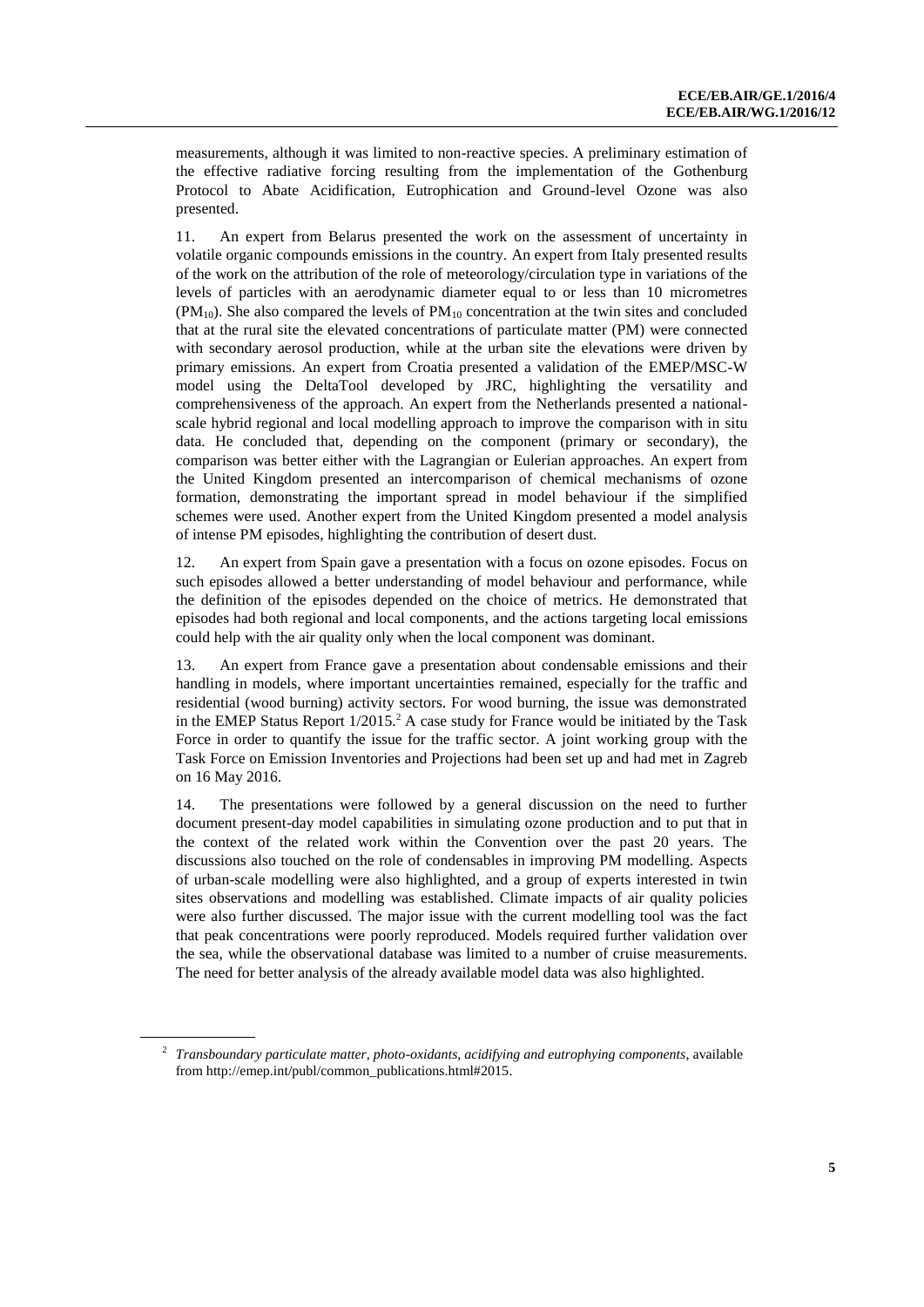#### **III. Implementation of the monitoring strategy and national contributions**

15. A representative of CCC gave a presentation on the status and perspective of the EMEP monitoring network. Data quality objectives for heave metals were 20 years old and needed revision. Measurement quality was also not improving as expected, and a workshop would be convened by CCC in fall 2016 to address that issue with the Parties. Registration for that workshop remained open. A repetition of the 2006 persistent organic pollutant passive measurement campaign was planned in the summer of 2016, with the confirmed interest of 93 sites in 39 countries. CCC was proposing a new, more complete, reporting template (accompanied by an automated verification tool), which would require some time investment by Parties to implement, but would offer substantive gains over the long run for both data submission and incorporation in the EBAS database and reporting system.<sup>3</sup> The new database made it possible to link the data in the database with the performance of the laboratory in the inter-laboratory comparison. The new template stemmed from the move of the Global Atmosphere Watch World Data Centre on Reactive Gases to the Norwegian Institute for Air Research, which hosted CCC, so that relevant observations collected at EMEP sites could now be submitted simultaneously to both the Global Atmosphere Watch and EMEP databases. Collaboration with other programmes, such as the Arctic Monitoring and Assessment Programme, the Copernicus Atmosphere Monitoring Service and the Research Centre for Toxic Compounds in the Environment, was also presented.

16. An expert from Spain presented a concept note about the relevance of EMEP measurements in assessing the contribution of long-range transboundary air pollution to urban air pollution. For that purpose, measurements performed at EMEP sites could be twined with urban monitors and observatories. Various methodological strategies were presented as well as a few possible pairs of sites in various Parties. A call for data and volunteers was formulated, as well as a proposal for modellers to join the analysis. The topic was likely to become an important Task Force activity until 2017 because of the growing interest in the health impacts of air pollution and the fact that, as stated in the 2016 Convention assessment report, "because transboundary sources are often major contributors to urban pollution, many European cities will be unable to meet [World Health Organization] guideline levels for air pollutants through local action alone".

17. An expert from the United Kingdom presented an update on measurement techniques for reduced and oxidized nitrogen, and offered participants the possibility to engage in an intercomparison exercise. A representative of WMO detailed the outcome of a Global Atmosphere Watch workshop devoted to the nitrogen cycle, and an expert from Switzerland presented innovative analyses of PM filtering for the purpose of source apportionment. An expert from JRC presented the results of an intercomparison of carbonaceous aerosols, emphasizing that there were low cost opportunities to improve the quality of total and elemental carbon measurements. The JRC expert concluded that optical methods became exponentially poor while moving to low concentration values and that required improved calibration strategies.

18. An expert from Norway, speaking on behalf of an expert from France, outlined the potential for linkages between EMEP and ACTRIS, including with regard to the siting of ACTRIS measurements that occurred at a subset of EMEP and Global Atmosphere Watch

<sup>3</sup> Se[e http://ebas.nilu.no/.](http://ebas.nilu.no/)

<sup>4</sup> R. Maas and P. Grennfelt, eds., *Towards Cleaner Air*, p. ii (key finding No. 5).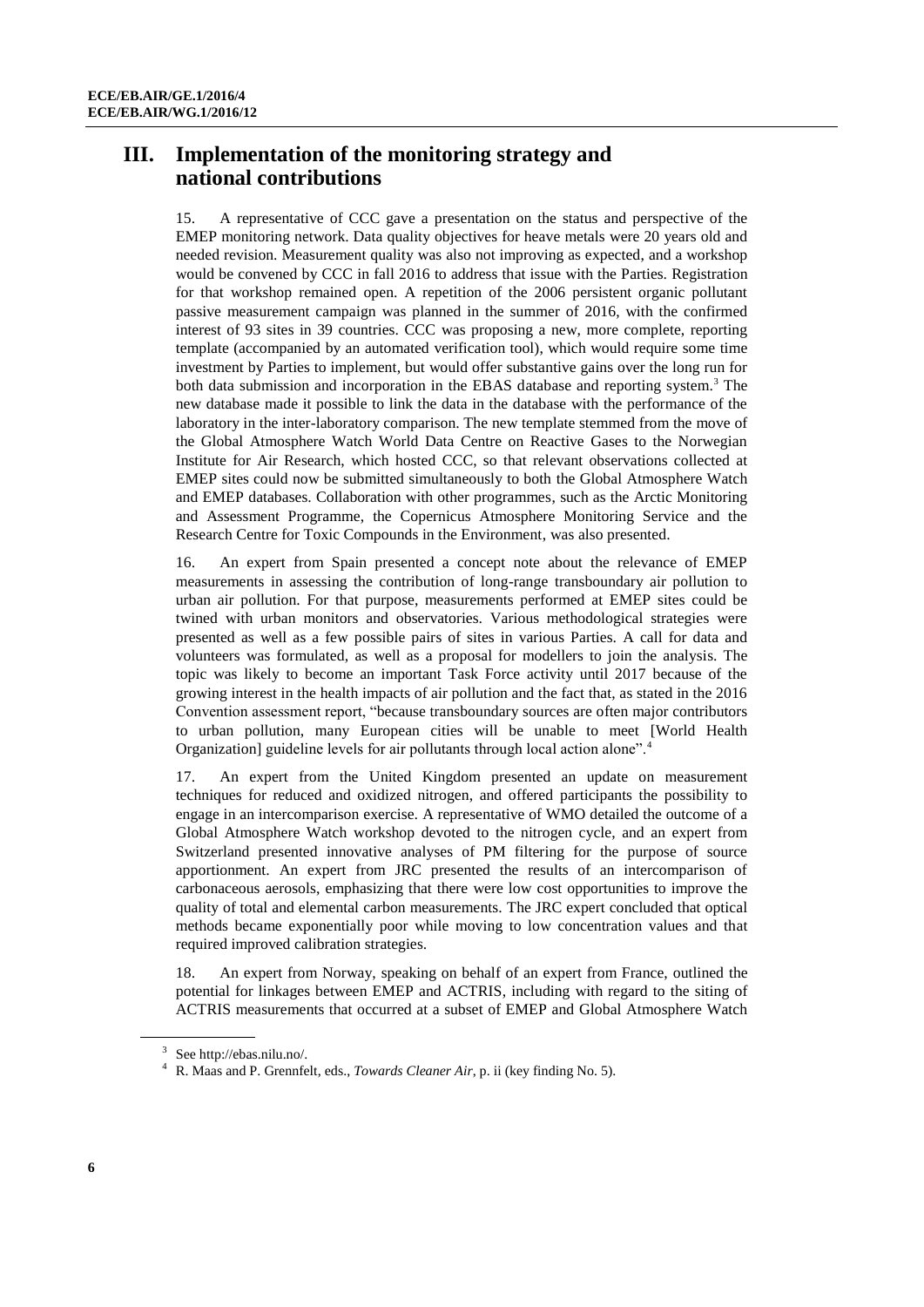stations and the calibration strategy that was centralized in ACTRIS and offered for a fee to participants, as well as the way forward to formalize the collaboration with EMEP. An expert from Germany presented the differences in data reporting through ACTRIS and EMEP with a focus on metadata information and detection limit handling. It was emphasized that through the new EBAS reporting system data could be labelled simultaneously with the ACTRIS, EMEP and Global Atmosphere Watch identifications.

19. An expert from Switzerland presented a new offline filter technique to measure PM chemical composition and determine organic aerosol sources using an Aerosol Chemical Speciation Monitor. The approach relied on a centralized analysis of filters that would be provided by CCC and distributed throughout the network and would therefore offer a relevant addition in the characterization of aerosol compared with Aerosol Chemical Speciation Monitor instruments that were operated mainly in Western Europe. That approach might include urban-rural station pairs as well. The expert would elaborate a more specific proposal to be considered in the fall during the workshop on data quality issues.

20. Another expert from Switzerland presented an alternative concept for a potential field campaign that would help reduce uncertainties in black carbon measurements. The issue was considered mostly of interest for radiative forcing assessment and climate studies and was assigned a lower priority.

#### **IV. Trends in air pollution over the 1990–2012 period**

21. A co-Chair of the Task Force presented the main findings of the trends report, *Air*  Pollution Trends in the EMEP region between 1990 and 2012,<sup>5</sup> and announced its publication in May 2016. Dissemination of the report was encouraged to publicize the findings of the report and also to showcase the value of the EMEP network in addressing important policy questions.

22. An expert from France presented the concept and status of the Eurodelta-trend multimodel exercise.<sup>6</sup> An expert from Italy presented the analysis of modelling results that could be performed using the DeltaTrendTool. Another tool to visualize trends in optical properties of aerosols designed in the framework of ACTRIS and currently used by the Aerosol Comparisons between Observations and Models (AeroCom)<sup>7</sup> community was presented by a Norwegian expert. It would be made available to the broader modelling community. Trends in secondary inorganic aerosols were summarized by an expert from the Netherlands, who presented a comparison between observations and simulations by three models. She concluded that a multi-model approach should be used for trend analysis. A representative of MSC-W presented trends in PM for several periods. She highlighted the general underestimation of  $PM_{10}$  trend by models in comparison with observations. An expert from Spain presented wet and dry deposition trends. A novel approach in temporal decomposition of model errors was presented by a representative of JRC, while a representative of MSC-W presented a trend visualization tool.

<sup>&</sup>lt;sup>5</sup> Augustin Colette and others, EMEP/CCC report 1–2016 (Kjeller, Norway, Norwegian Institute for Air Research, 2016). Available fro[m http://www.unece.org/environmental](http://www.unece.org/environmental-policy/conventions/envlrtapwelcome/publications.html)[policy/conventions/envlrtapwelcome/publications.html.](http://www.unece.org/environmental-policy/conventions/envlrtapwelcome/publications.html)

<sup>&</sup>lt;sup>6</sup> Se[e http://www.psi.ch/lac/eurodelta3.](http://www.psi.ch/lac/eurodelta3)

Se[e http://aerocom.met.no/Welcome.html.](http://aerocom.met.no/Welcome.html)